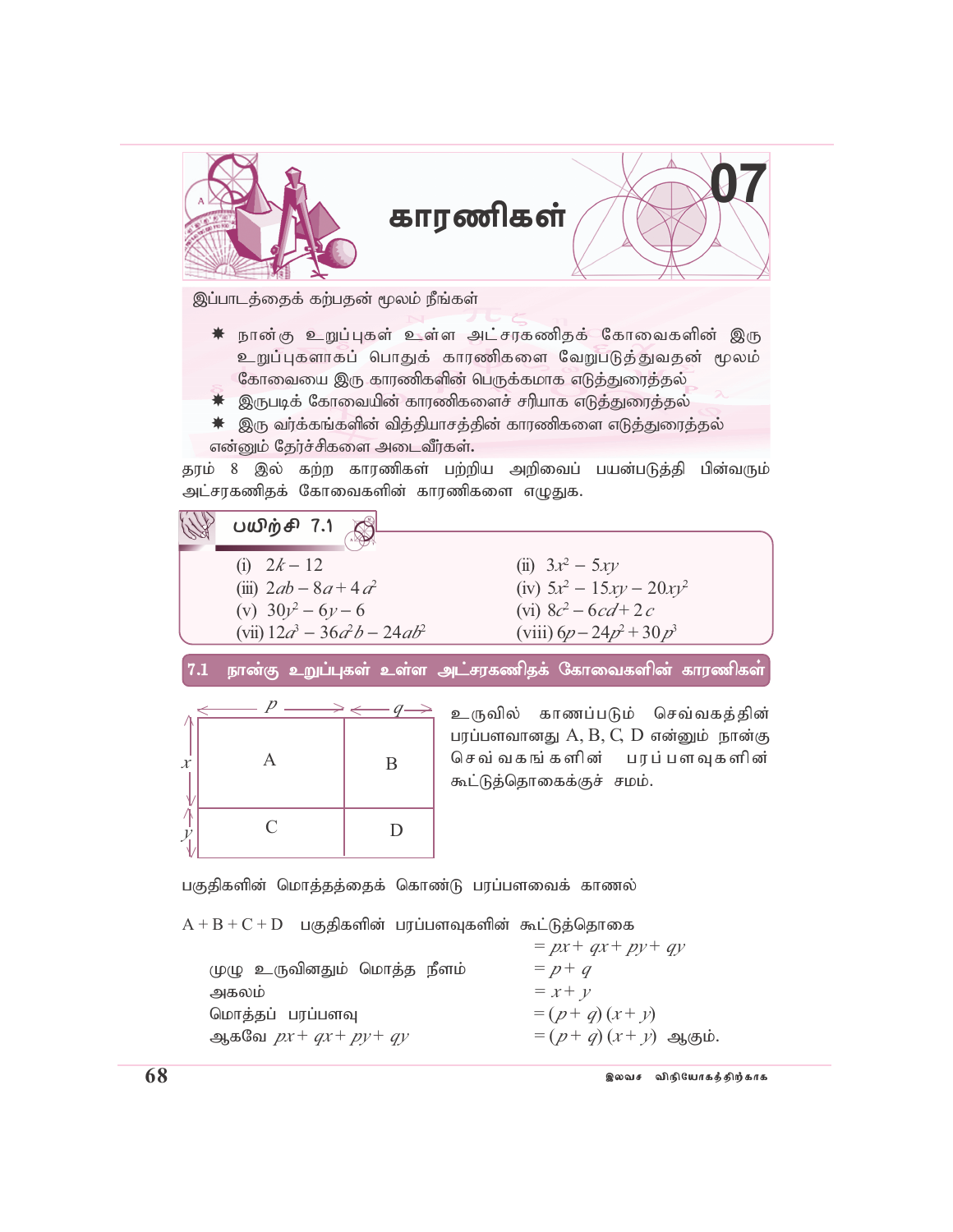அட்சரகணிதக் கோவைகள் பற்றி ஆராயும்போது  $px + qx + py + qy$  என்னும் கோவையின் காரணிகள்  $(p+q)$ ,  $(x + y)$  என எடுத்துரைக்கலாம்.

 $(p+q)(x+y)$  ஐ விரிப்பதன் மூலமும் நீங்கள் இதன் உண்மையை மேலும் விளங்கிக்கொள்ளலாம்.

$$
(p+q)(x+y) = p(x+y) + q(x+y)
$$
  
= px + py + qx + qy

இரு உறுப்புகளாக எடுத்துப் பொதுக் காரணிகளை நீக்கி எழுதுவதன் மூலம்  $px + py + qx + qy$ 

 $= p(x + y) + q(x + y)$ 

 $= (p + q)(x + y)$  ஐப் பெறலாம்.

## உதாரணம் 7.1

 $3a - 6c + 2ak - 4ck$  யின் காரணிகளைக் காண்க.

இக்கோவையில் 2 உறுப்புகள் வீதம் எடுத்துப் பொதுக் காரணிகளை  $\mathbb{E}$ க்கும்போது  $3(a - 2c) + 2k(a - 2c)$  என எழுதலாம்.

$$
3a - 6c + 2ak - 4ck = 3(a - 2c) + 2k(a - 2c)
$$

=  $(a-2c)$  $(3+2k)$   $[(a-2c)$  பொதுக் காரணியாகையால்]  $(a-2c)$  ( $3+2k$ ) என்னும் கோவைகளைப் பெருக்கி இக்காரணிகளின் செம்மையைச் சோதிக்கலாம்.

$$
(a-2c) (3+2k)
$$
  
=  $a(3+2k)-2c(3+2k)$   
=  $3a+2ak-6c-4ck$   
2.566 cm to 7.2  
 $c^2-3c+bc-3b$  u $l$  sin  $5a$  m is an isomorphism.  
 $c^2-3c+bc-3b=c(c-3)+b(c-3)$   
=  $(c-3)(c+b)$   
2.566 cm to 7.3  
 $x^2 + xy - x - y$  u $l$  sin  $5a$  m is an isomorphism.  
 $x^2 + xy - x - y = x(x+y) - 1(x+y)$   
=  $(x+y)(x-1)$ 

பயிற்சி 7.2

இவ்விரண்டு உறுப்புகளாக வேறாக்கிப் பொதுக் காரணிகளைக் காண்பதன் மூலம் பின்வரும் கோவைகளின் காரணிகளைக் காண்க. அக்காரணிகளைப் பெருக்குவதன் மூலம் செம்மையைச் சோதிக்க.<br>புதித்திர்த்த வார்ப்பிரம் வாதிக்க.

1. 
$$
a b + a c + 2 b + 2 c
$$

5. 
$$
2na + 6n - 5a - 15
$$

$$
2p_1 \cdot 2p_2 \cdot 3q_1
$$
  

$$
2ab - 2ac + b - c
$$

7. 2*ab* − 2a*c + b* − *<sup>c</sup>* 8. *<sup>x</sup>* 9.  $4 - 4a + c - ac$ 

1.  $ab + ac + 2b + 2c$ <br>2.  $p^2 - pq + 3pr - 3qr$  $ax - ay - bx + by$  4.  $pr + pt - qr - qt$ 5.  $2pq + 6ps - 5q - 15s$  6.  $x^2 + 2xy - 3x - 6y$ <sup>2</sup> −3*xy* −6*x* + 18*<sup>y</sup>* 10.  $k-k-1+1^2$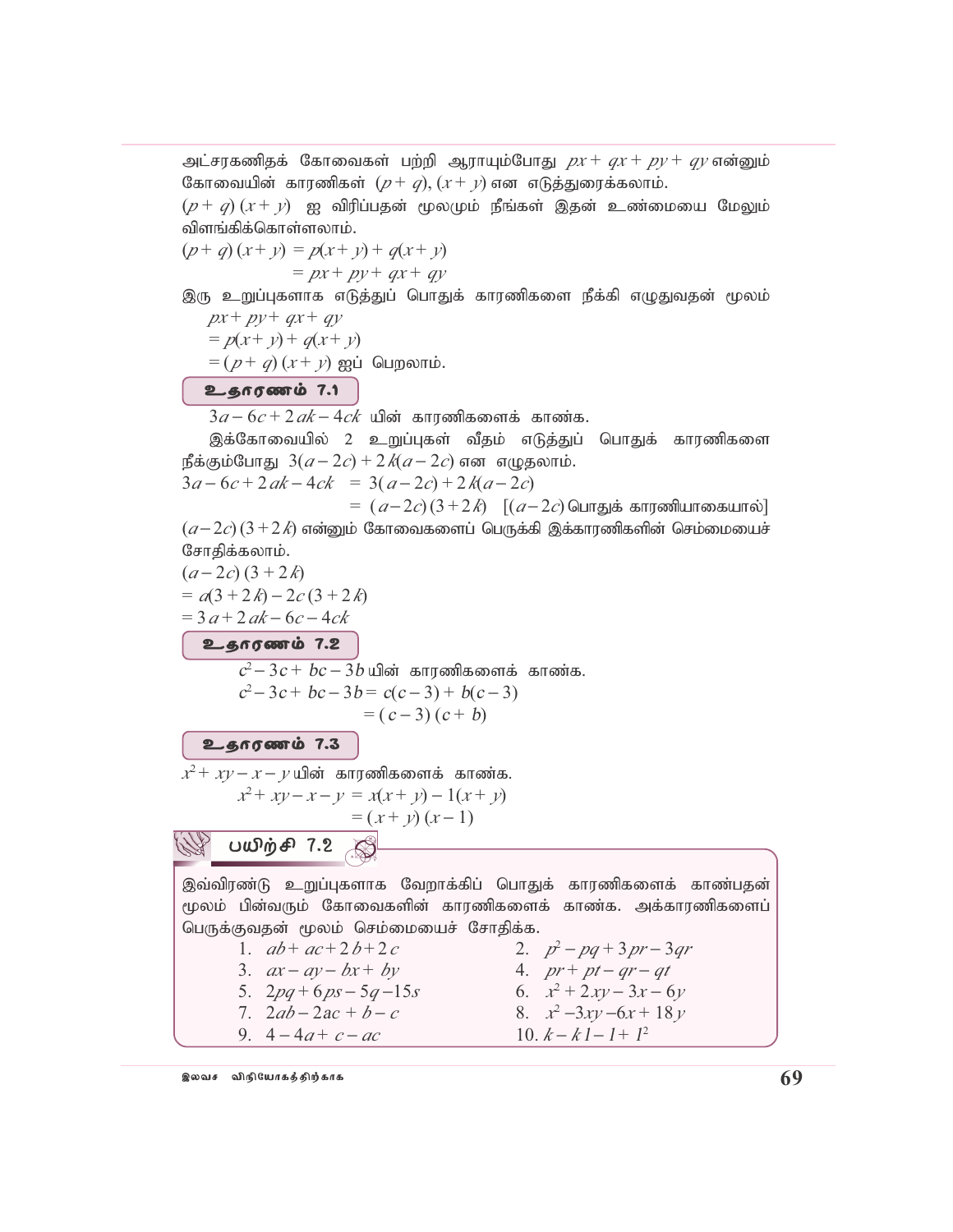

உருவில் காணப்படும் சதுரம்  ${\rm ABCD}$  யின் ஒரு பக்கத்தின் நீளம்  $x$  அலகுகள் ஆகும். BP யின் நீளம் 3 அலகுகள் ஆகும். QS இன் நீளம் 2 அலகுகள் ஆகும். செவ்வகம் APOR இன் பரப்பளவு பற்றி ஆராய்வோம். நீளம் AP  $= x + 3$ 

அகலம்  $AR = x - 2$ 

APQR இன் பரப்பளவு =  $(x+3)(x-2)$ 

APOR இன் பரப்பளவு  $=$  APSD இன் பரப்பளவு  $-SDRQ$ இன் பரப்பளவு  $= x(x+3) - 2(x+3)$  $= x^2 + 3x - 2x - 6$  $= x^2 + x - 6$ 

இப்பரப்பளவைப் பின்வருமாறும் காணலாம்.

 $=$  ABTR இன் பரப்பளவு +BPOT இன் பரப்பளவு APQR இன் பரப்பளவு  $= x(x-2) + 3(x-2)$  $= x^2 - 2x + 3x - 6$  $= x^2 + x - 6$ 

எல்லாக் கோவைகளையும் கருதும்போது

 $x^2 + x - 6 = (x + 3)(x - 2)$  எனத் தெளிவாகிறது. இதற்கேற்ப $x^2 + x - 6$  இன் காரணிகள்  $(x+3)$ ,  $(x-2)$  ஆகும்.

இவ் அட்சரகணிதக் கோவையின் காரணியாக்கலை பின்வருமாறும் ஆராய்வோம்.  $x^2 + x - 6$  என்னும் அட்சரகணிதக் கோவையை ஆராயும்போது உறுப்பு  $x^2$ இனதும் மாறாப் பெறுமானத்தினதும் பெருக்கம்  $-6x^2$  ஆகும்.

 $-6x^2$  இன் எல்லாக் காரணிகளையும் எழுதும்போது பின்வரும் காரணிச்  $\bigtriangledown(-6x) \times (+x)$ சோடிகள் கிடைக்கும்.

$$
-6x^2 \underbrace{\underbrace{\qquad \qquad 6x \times (-x)}_{(-3x) \times (-2x)}}_{x \text{ times }} 3x + (-2x) = x
$$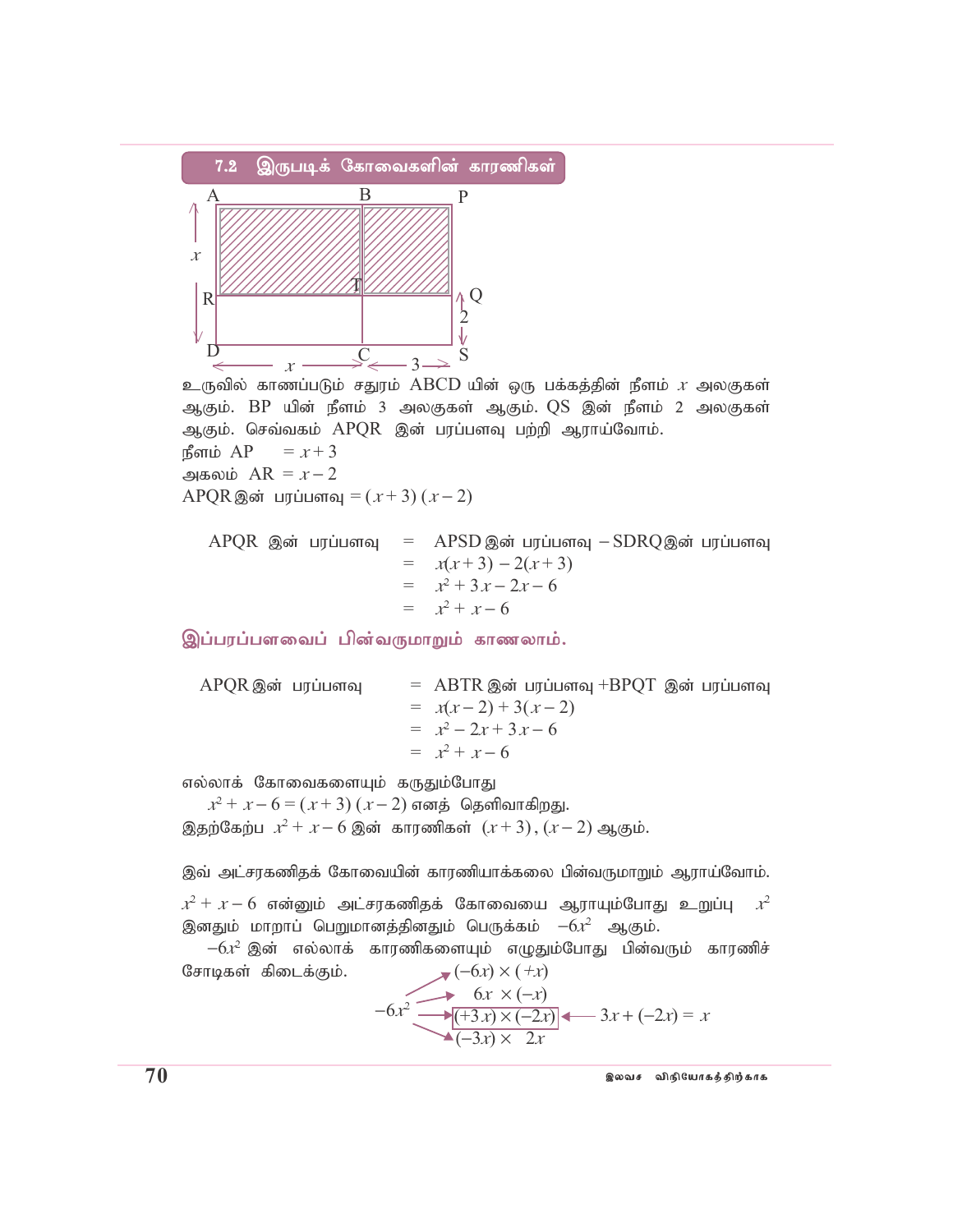காரணிச் சோடியின் அட்சரகணிதக் கூட்டுத்தொகை கோவையின் நடு உறுப்பாகிய  $+x$  ஆவதற்குப் பெற வேண்டிய காரணிச் சோடி  $+3x$ ,  $-2x$  ஆகும். அப்போது கோவை  $x^2 + x + 6$  ஐ  $x^2 + 3x - 2x - 6$  என எழுதலாம்.

$$
x^{2} + x - 6 = x^{2} + 3x - 2x - 6
$$
  
= x(x+3) - 2(x+3)  
= (x+3) (x-2)

$$
(+1y) \times (+12y)
$$
\n
$$
(+1y) \times (+12y)
$$
\n
$$
(+2y) \times (+6y)
$$
\n
$$
(+2y) \times (-6y)
$$
\n
$$
(+3y) \times (+4y)
$$
\n
$$
(+3y) \times (-4y)
$$

உகாரணம் 7.4

 $y^2 + 7y + 12$  இன் காரணிகளை எழுதுக.

உறுப்பு  $y^2$  இனதும் மாறா உறுப்பினதும் பெருக்கம்  $+12y^2$  ஆகும்.

, இக்காரணிச் சோடிகளிடையே கோவையின் நடு உறுப்பாகிய  $+7y$  அட்சரகணிதக் கூட்டுத்தொகையாகக் கிடைப்பது  $+3y, +4y$ என்னும் காரணிச் சோடியிலிருந்து மாத்திரமேயாகும்.

ஆகவே,

$$
y^2+7y+12
$$
  
=  $y^2+3y+4y+12$   
=  $y(y+3)+4(y+3)$   
=  $(y+3)(y+4)$ 

உதாரணம் 7.5

$$
(-a) \times (+24 a)
$$
\n
$$
(+a) \times (-24 a)
$$
\n
$$
+2a) \times (-12 a)
$$
\n
$$
(-24 a2) \times (+12 a)
$$
\n
$$
(+3 a) \times (-8 a)
$$
\n
$$
(-3 a) \times (+8 a)
$$
\n
$$
(4 a) \times (-6 a)
$$
\n
$$
(-4 a) \times (+6 a)
$$

 $a^2 - 2a - 24$  இன் காரணிகளைக் காண்க

 $\hat{a}^2$  இனதும் மாறா உறுப்பினதும் பெருக்கம்  $-24a^2$  ஆகும்.

இக்காரணிச் சோடிகளிடையே நடு உறுப்பு  $(-2a)$  யைப் பெற உகந்த காரணிச் சோடி  $+4a, -6a$  ஆகும்.

 $a^2 - 2a - 24$  $a = a^2 + 4a - 6a - 24$  எனக் கோவையைத் தயார் செய்ய வேண்டும்.  $= a(a+4) - 6(a+4)$  $=(a+4)(a-6)$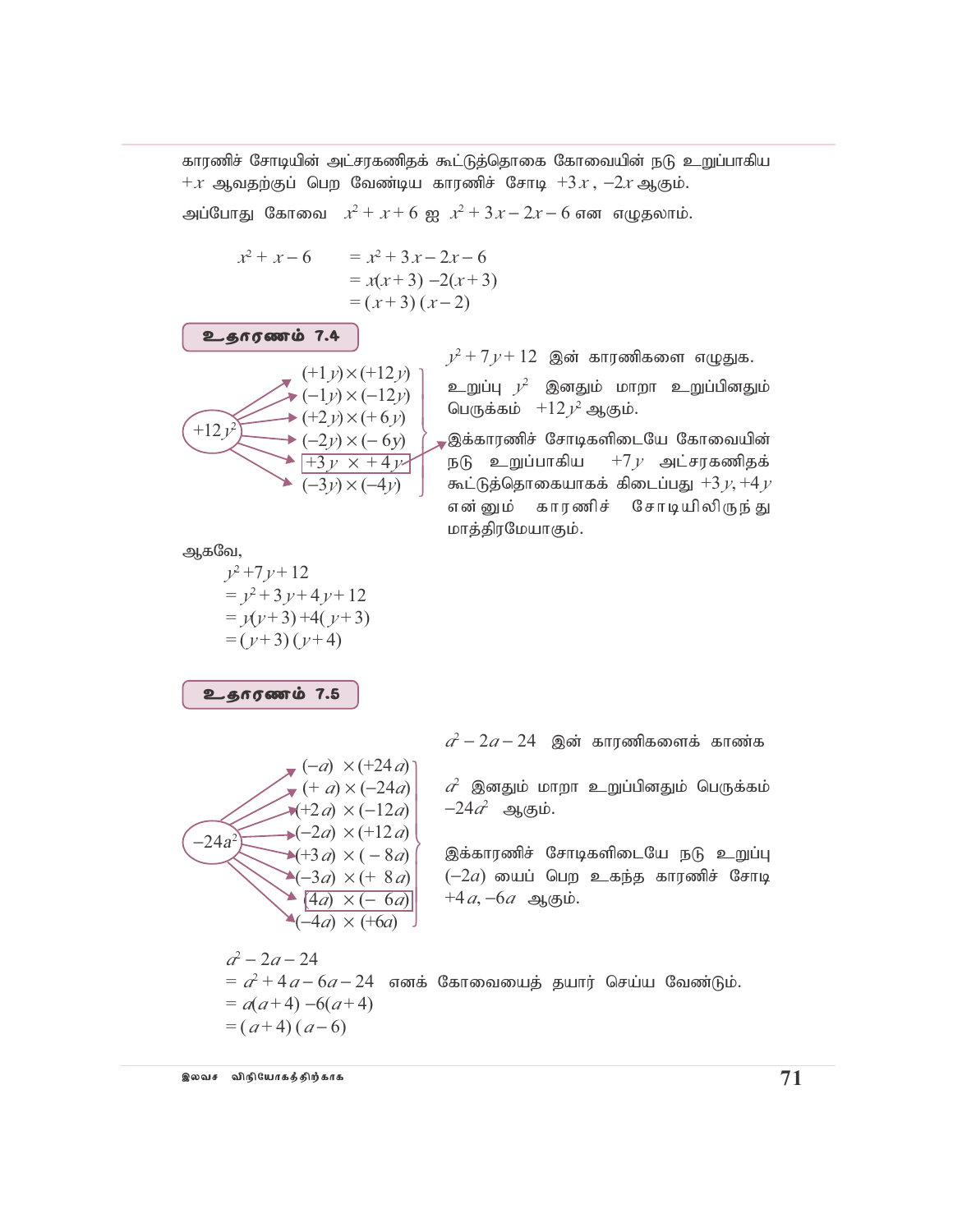### உதாரணம் 7.6

 $30-17k+k^2$  ஐக் காரணிகளாக வேறுபடுத்துக.

மாறா உறுப்பினதும் உறுப்பு  $k^2$  இனதும் பெருக்கம்  $+30$   $k^2$ ஆகும்.

இக்காரணிச் சோடிகளிடையே நடு உறுப்பு  $-17k$  ஐப் பெற உகந்த காரணிச் சோடி

 $-2k, -15k$  ஆகும்.

இதற்கேற்ப

 $30 - 17k + k^2$  $=$  30  $-$  2k-15k +  $k^2$ [எனக் கோவையைத் தயார் செய்ய வேண்டும்.]  $= 2(15 - k) - k(15 - k)$   $[2, -k, -k]$  ஆகியவற்றைப் பொதுக் காரணிகளாக எடுக்கும்போது]  $= (15 - k)(2 - k)$ 

இருபடிக் கோவை ஒரு பொதுக் காரணியுடன் தரப்படும்போது முதலில் பொதுக் காரணியை அடைப்புக் குறிகளுக்கு வெளியே குறிப்பிட வேண்டும். பின்னர் அடைப்புக் குறிகளுக்குள்ளே இருபடிக் கோவையைக் காரணிகளாக வேறுபடுத்த வேண்டும்.

உதாரணம் 7.7

 $18 + 15 a - 3a^2$ இன் காரணிகளை வேறுபடுத்துக.

 $18 + 15a - 3d^2$  $=3(6+5 a-a^2)$ 

இருபடிக் கோவையின் உறுப்பு  $a^2$  இனதும் மாறா உறுப்பினதும் பெருக்கம்  $-6\hat{a}$  ஆகும்.

 $-6a^2$  இற்கு எல்லாக் காரணிகளையும் எடுப்போம்.

```
ஆகவே,
```
 $-6a^2$  இன் காரணிச் சோடிகளிடையே நடு உறுப்பு  $+5a$ ஐப் பெற உகந்த காரணிச் சோடி  $-a$ ,  $+6a$  ஆகும்.

 $18 + 15a - 3a^2$  $=3[6+5 a-a^2]$  $=3[6+6 a-a-a^2]$  $=3[6(1 + a)-a(1 + a)]$  $=3[(1 + a)(6 - a)]$  $= 3(1 + a)(6 - a)$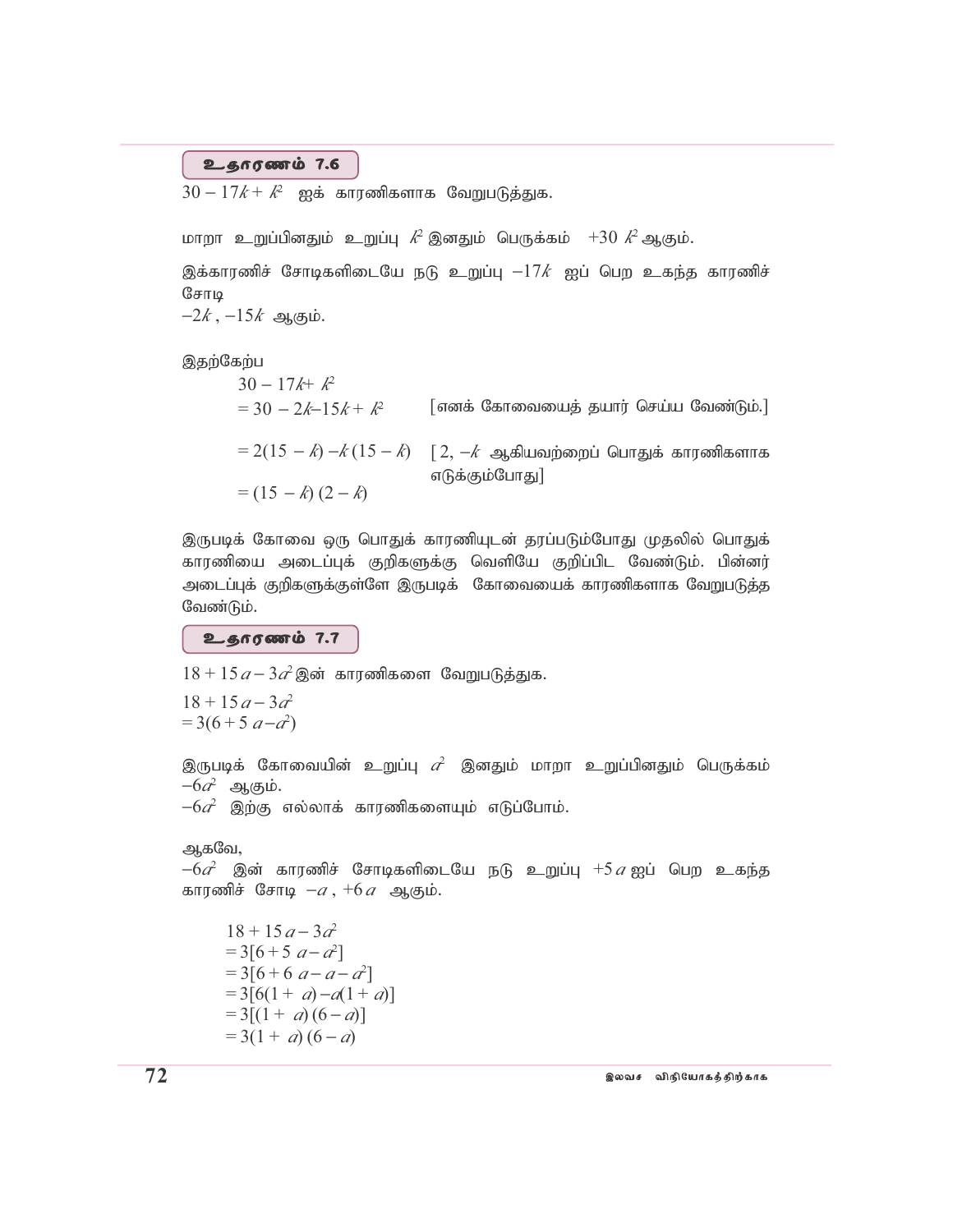# ∰பமிற்சி 7.3இ

| பின்வரும் இருபடிக் கோவைகளின் காரணிகளை எழுதுக. காரணிகளின்   |                     |                       |                                         |  |
|------------------------------------------------------------|---------------------|-----------------------|-----------------------------------------|--|
| பெருக்கத்தை எழுதுவதன் மூலம் காரணிகளின் செம்மையைச் சோதிக்க. |                     |                       |                                         |  |
| 1. $a^2+8a+12$                                             | 2. $v^2 + 3v - 18$  |                       | 3. $p^2 - 3p - 40$                      |  |
| 4. $q^2-11q+24$                                            | 5. $r^2 - r - 30$   |                       | 6. $l^2-19l+18$                         |  |
| 7. $S^2 + 3S - 70$                                         | 8. $c^2+9c+20$      |                       | 9. $36 + 15k + k^2$                     |  |
| 10. $16 + 6x - x^2$                                        | 11. 30 – 7c – $c^2$ |                       | 12.45 – $18y + y^2$                     |  |
| 13. 24 + 23 $x - x^2$                                      | 14.42 – $11z - z^2$ |                       | 15.54 + 15 $d - d^2$                    |  |
| 16.54 – $15f + f$                                          |                     | 17. $3x^2 - 24x + 36$ | 18.45 + 30 $\nu$ + 5 $\nu$ <sup>2</sup> |  |
| 19.72 – $z-z^2$                                            | 20.48 – $14g + g^2$ |                       |                                         |  |
|                                                            |                     |                       |                                         |  |

இரு வர்க்கங்களின் வித்தியாசத்தின் காரணிகள்  $7.3$ 



ஒரு பக்கத்தின் நீளம் *a* ஆகவுள்ள ஒரு சதுரம் ABCD யினுள்ளே ஒரு பக்கத்தின் நீளம்  $\boldsymbol{b}$ ஆகவுள்ள சதுரம் APQR அமைந்துள்ள விதம் உருவில் காணப்படுகின்றது. இங்கு கோடுகள் வரையப்பட்டுள்ள பகுதியின் பரப்பளவைக் கணிப்போம்.

சதுரங்களின் வர்க்கங்களின் வித்தியாசத்தைக் கருதும்போது கோடுகள் வரையப்பட்டுள்ள பகுதியின் பரப்பளவு =  $a^2 - b^2$ . கோடுகள் வரையப்பட்டுள்ள பகுதியைக் கோடு CQ வழியே இரு பகுதிகளாக வேறுபடுத்தி உருவில் காணப்படுகின்றவாறு தயார்செய்வதன் மூலம் ஒரு பக்கத்தின் நீளம்  $(a + b)$  ஆகவும் அகலம்  $(a - b)$  ஆகவும் உள்ள ஒரு செவ்வகத்தைப் பெறலாம். இதற்கேற்பக் கோடுகள் வரையப்பட்டுள்ள பகுதியின் பரப்பளவு =  $(a + b)(a - b)$  ஆகும். ஆகவே,  $a^2-b^2 = (a+b)(a-b)$ . இதற்கேற்ப $a^2-b^2$  இன் காரணிகள்  $(a+b)$ ,  $(a-b)$  ஆகும்.  $(a+b)(a-b)$  $= a^2 - ab + ab - b^2$  $=$   $a^2-b^2$  ஈருறுப்புப் பெருக்கத்தை எடுக்கும்போது கிடைக்கும் பேறு  $a^2-b^2$ 



எனக் காண்பீர்கள்.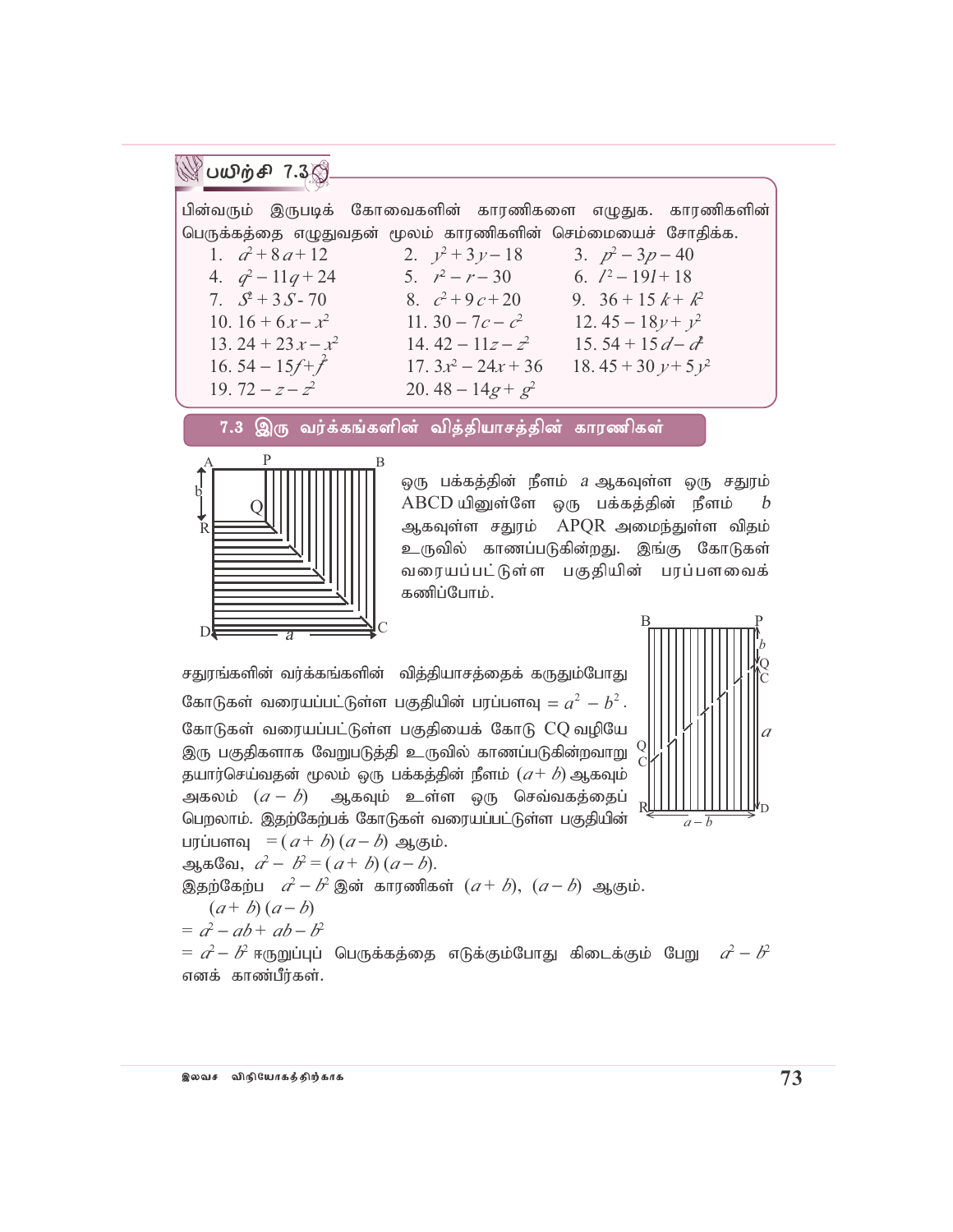உதாரணம் 7.8

 $x^2 - 25$  இன் காரணிகளைக் காண்க.  $x^2 - 25$  $= x^2 - 5^2$  $=(x+5)(x-5)$ 

### உதாரணம் 7.9

 $16x^2 - 9y^2$  இன் காரணிகளைக் காண்க.  $16x^2 - 9y^2$  $=(4x)^2-(3y)^2$  $=(4x+3y)(4x-3y)$ 

## உதாரணம் 7.10

 $1-100p^2$  இன் காரணிகளைக் காண்க.  $1 - 100p^2$  $= 1^2 - (10p)^2$  $=(1+10 p)(1-10p)$ உதாரணம் 7.11

$$
3 - 12q2 \n\textcircled{3} \n\textcircled{3} + 12q2
$$
\n
$$
3 - 12q2
$$
\n
$$
= 3(1 - 4q2)
$$
\n
$$
= 3[12 - (2q)2]
$$
\n
$$
= 3(1 + 2q) (1 - 2q)
$$

இப்பிரசினத்தை பின்வருமாறும் காரணிகளாக வேறுபடுத்தலாம்.

$$
3 - 12y^2
$$
  
= 3(1 - 4y<sup>2</sup>)

அடைப்புக் குறிகளுக்குள்ளே இருக்கும் கோவையின் இரண்டாம் வலுவின் உறுப்பினதும் மாறாப் பெறுமானத்தினதும் பெருக்கம்  $-4\chi^2$  ஆகும்.  $\gamma$  இடம்பெறும் உறுப்பு கோவையில் இல்லாமையால்,  $-4\nu^2$  இன் காரணிகளின் அட்சரகணிதக் கூட்டுத்தொகை பூச்சியமாக இருக்குமாறு காரணிகளைக் காண வேண்டும்.

$$
y \times (-4y) \quad (+2y, -2y \quad \text{mängulo} \quad \text{Bergulio} \quad \text{Bergulio} \quad \text{Bergulio} \quad \text{Bergulio} \quad \text{Bergulio} \quad \text{Bergulio} \quad \text{Bergulio} \quad \text{Bergulio} \quad \text{Bergulio} \quad \text{Bergulio} \quad \text{Bergulio} \quad \text{Bergulio} \quad \text{Bergulio} \quad \text{Bergulio} \quad \text{Bergulio} \quad \text{Bergulio} \quad \text{Bergulio} \quad \text{Bergulio} \quad \text{Bergulio} \quad \text{Bergulio} \quad \text{Bergulio} \quad \text{Bergulio} \quad \text{Bergulio} \quad \text{Bergulio} \quad \text{Bergulio} \quad \text{Bergulio} \quad \text{Bergulio} \quad \text{Bergulio} \quad \text{Bergulio} \quad \text{Bergulio} \quad \text{Bergulio} \quad \text{Bergulio} \quad \text{Bergulio} \quad \text{Bergulio} \quad \text{Bergulio} \quad \text{Bergulio} \quad \text{Bergulio} \quad \text{Bergulio} \quad \text{Bergulio} \quad \text{Bergulio} \quad \text{Bergulio} \quad \text{Bergulio} \quad \text{Bergulio} \quad \text{Bergulio} \quad \text{Bergulio} \quad \text{Bergulio} \quad \text{Bergulio} \quad \text{Bergulio} \quad \text{Bergulio} \quad \text{Bergulio} \quad \text{Bergulio} \quad \text{Bergulio} \quad \text{Bergulio} \quad \text{Bergulio} \quad \text{Bergulio} \quad \text{Bergulio} \quad \text{Bergulio} \quad \text{Bergulio} \quad \text{Bergulio} \quad \text{Bergulio} \quad \text{Bergulio} \quad \text{Bergulio} \quad \text{Bergulio} \quad \text{Bergulio} \quad \text{Bergulio} \quad \text{Bergulio} \quad \text{Bergulio} \quad \text{Bergulio} \quad \text{Bergulio} \quad \text{Bergulio} \quad \text{Bergulio} \quad \text{Bergulio} \quad \text{Bergulio} \quad \text
$$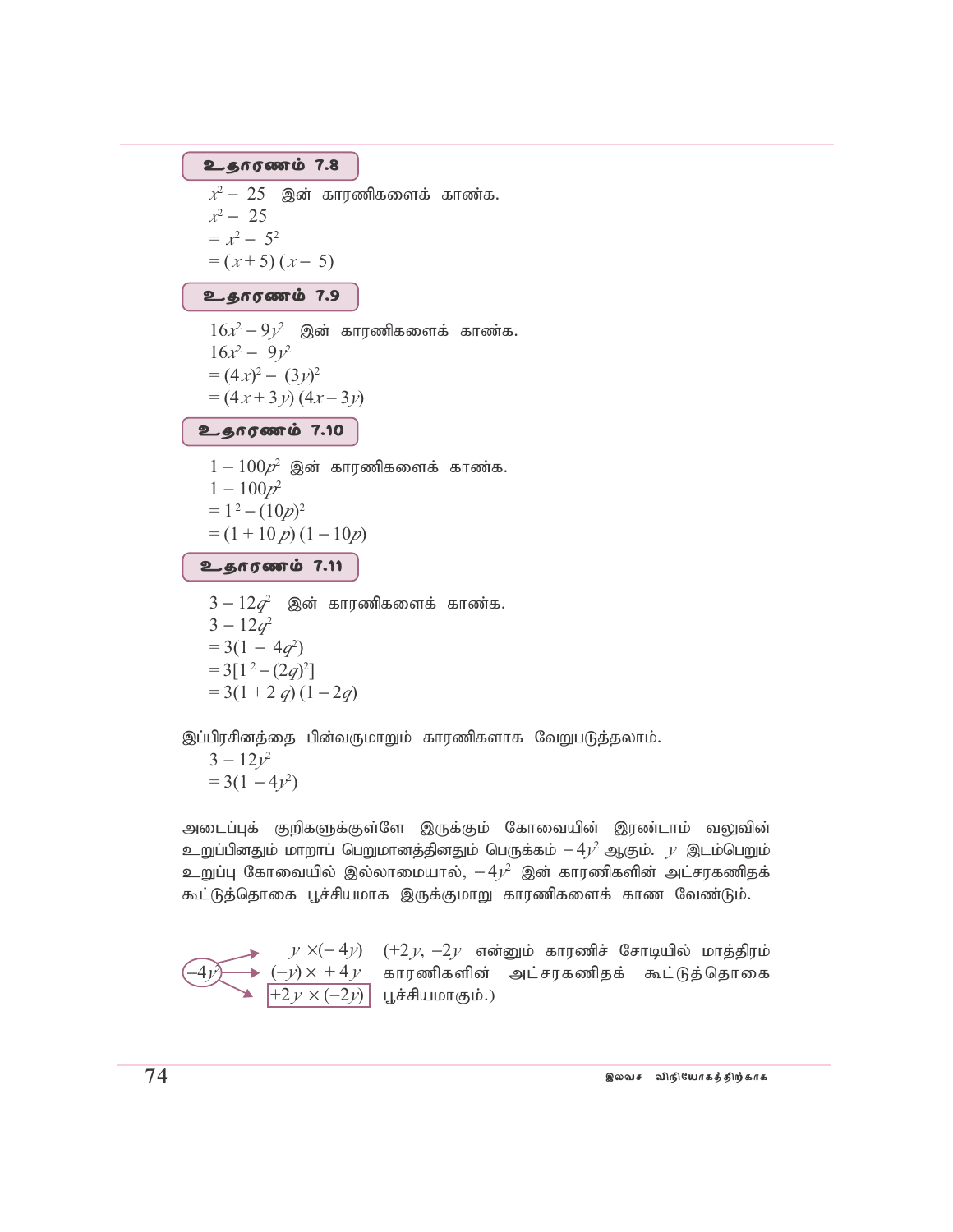ஆகவே,  $3[1-4\nu^2]$  $=3[1+2 y-2y-4y^2]$  $=3[1(1+2 \nu)-2\nu(1+2\nu)]$  $= 3 [(1 + 2 y)(1 - 2y)]$  $3(1+2y)(1-2y)$  $^{\circ}$  பயிற்சி 7.4  $\approx$ பின்வரும் கோவைகளின் காரணிகளைத் தருக. 3.  $25 - a^2$ 1.  $v^2-9$ 2.  $p^2 - 36$ 6.  $a^2b^2-1$ 4.  $4-9k^2$  5.  $4x^2-36y^2$ 7.  $18c^2 - 2$ 8.  $4z^2 - 100$ 9.  $125k^2 - 5$ 10.  $27d^2 - 48$  11.  $3x^3 - 243x$ 12.  $5m^2 - 3125n^2$ 

காரணிகளுக்காக உறுப்புகள் மாற்றப்பட வேண்டிய சந்தர்ப்பங்களில் கோவையின் செம்மையைப் பாதுகாக்குமாறு உறுப்புகளை மாற்றி எழுத வேண்டும்.

உதாரணம் 7.12

 $ax + by - ay - bx$  இங்கு முதல் இரு உறுப்புகளுக்கும் பொதுக் காரணி இல்லை. இரு இறுதி உறுப்புகளுக்கும் பொதுக் காரணி இல்லை.

3 ஆம் உறுப்பையும் 4 ஆம் உறுப்பையும் மாற்றி எழுதும்போது  $ax-ay-bx+by$  $= a(x - y) - b(x - y)$ 

 $=(x-y)(a-b)$ 

#### உதாரணம் 7.13

 $pq-6+3q-2p$  இக்கோவையில் முதல் இரு உறுப்புகளுக்கும் பொதுக் காரணி இல்லை. இரு இறுதி உறுப்புகளுக்கும் பொதுக் காரணி இல்லை. மூன்றாம் உறுப்பை இரண்டாம் தானத்திலும் இரண்டாம் உறுப்பை நான்காம் தானத்திலும் இடும்போது

$$
pq+3q-2p-6
$$
  
= q(p+3) - 2(p+3)  
= (p+3) (q-2)

உதாரணம் 7.14

 $x-12+x^2$  இன் காரணிகளைக் காண்க. மூன்றாம் உறுப்பை முதலில் இடும்போது  $x^2 + x - 12$